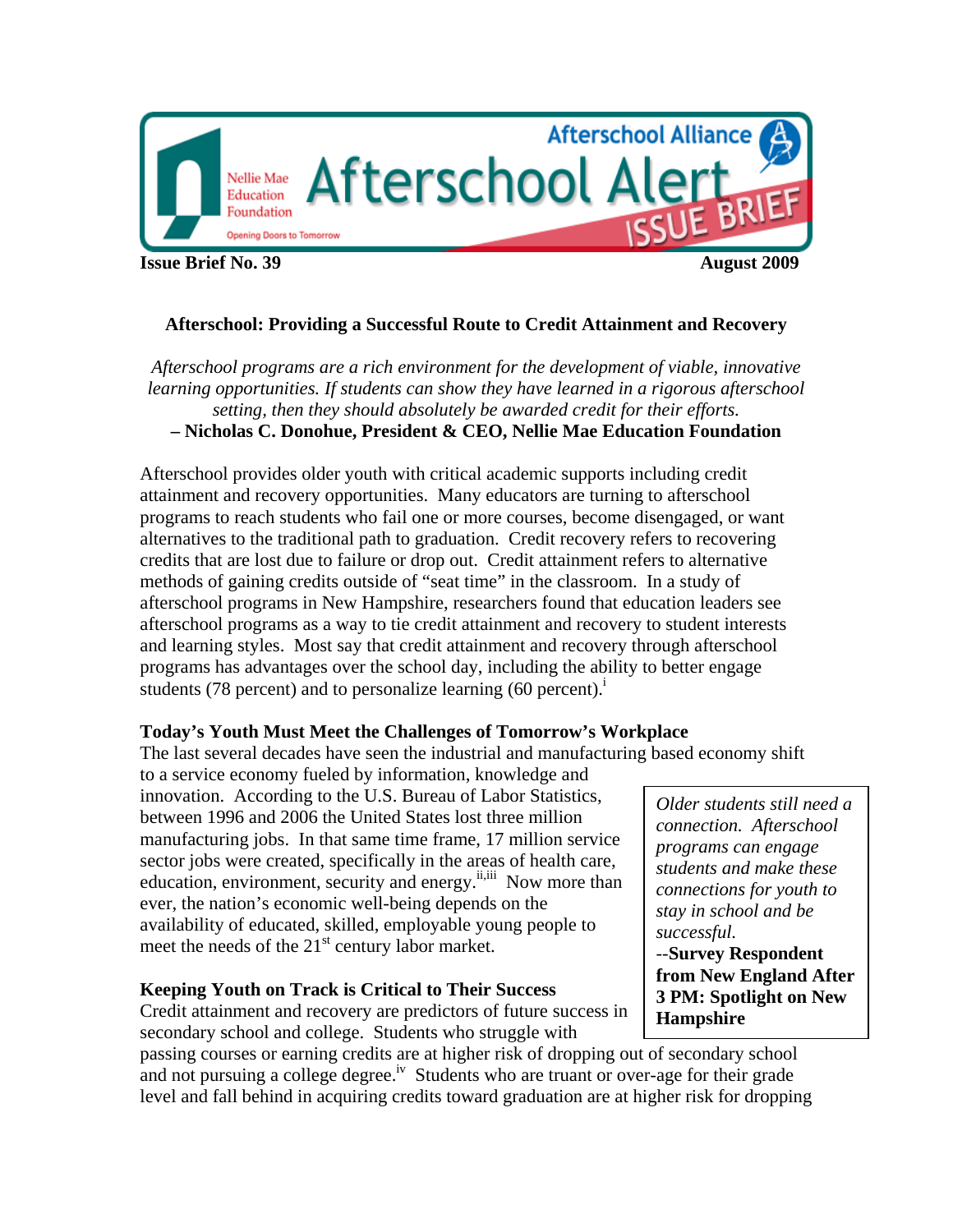out than those who regularly attend school and acquire credits along with their peers. Students at particular risk for falling behind include: $v$ 

- Youth with adult responsibilities such as caring for family or paid employment
- Youth involved with the criminal justice system
- Older immigrant youth/English language learners
- Youth with learning disabilities or emotional or behavioral issues
- Youth aging out of the foster care system
- Youth who move regularly from one school to another
- Teen mothers

*We want to expand when, where and how students learn in order to make learning more engaging. We need to rethink how children learn. We know the school day is limited in what it can do*. -- **Sarah Cahill, Executive Director of the Rhode Island After School Plus Alliance**

Once students fall behind, it is difficult for them to get back on track within their regular school. In New York City, for example, only 19 percent of students who are over-age and under credited graduate with a high school or equivalency diploma.<sup>vi</sup>

There are many programs currently available to help students attain and recover credits and obtain a high school or equivalency diploma. Programs such as summer classes, five-day crunch sessions over school breaks, evening classes and online instruction provide the flexibility many struggling students need, but can fail to address the other barriers to student success. Some educators claim that these types of credit recovery programs are a poor substitute for classroom learning, and say they ultimately devalue the diploma. Some criticize these courses as shortcuts, and worry that students may never acquire the discipline and work habits to succeed beyond high school.<sup>vii</sup> Other educators view online

learning, in particular, as a cost-effective way to provide engaging content in a flexible setting. The key to the success of all of these types of programs is the involvement of the teacher and engagement of the youth. Teachers working with at-risk students must help students set goals, identify and modify negative behavior early on and help empower students to become self motivated.<sup>viii</sup>

# **Afterschool Engages Youth and Addresses Barriers to Attaining and Recovering Credits**

Afterschool offers students opportunities to gain knowledge and credits through learning that takes place outside of the traditional classroom, providing the flexibility that is critical to many struggling students. Different models can be employed to engage and inspire youth including independent study, private instruction, participation in the arts, internships, community service, apprenticeships and online instruction. Afterschool programs can offer a holistic approach that can help youth overcome the barriers they face to academic success. Through partnerships with community based organizations, afterschool programs can reach those students who need help staying on the path to a high school diploma. Afterschool has a long history of engaging students and making academic subjects relevant and interesting through hands-on learning and a studentcentered approach, boosting graduation rates and encouraging students to prepare for college and work. Among programs that serve older youth, a 2009 Afterschool Alliance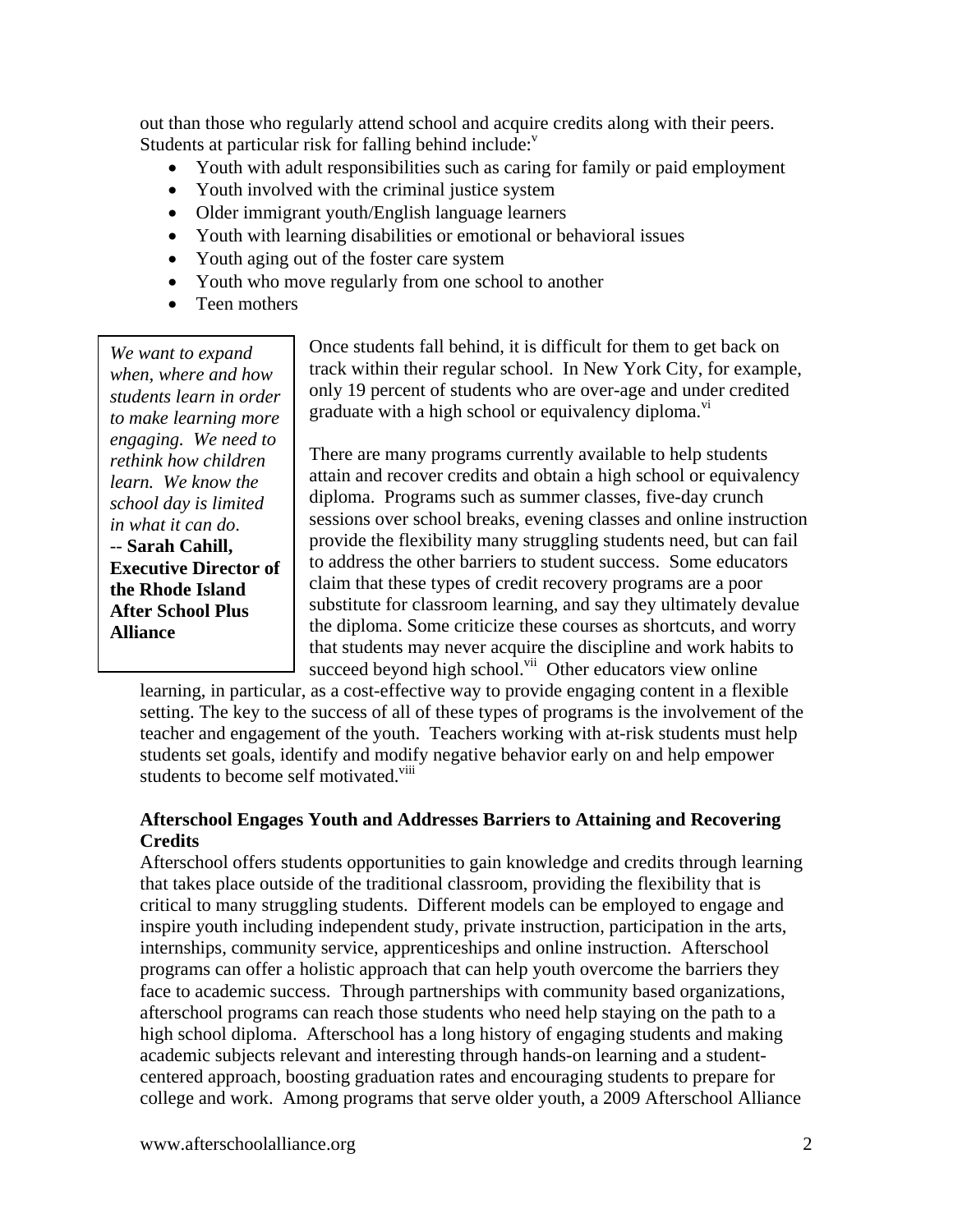national survey found that 16 percent of those that responded offer students credits toward graduation. $^{1x}$ 

Students need to feel that what they are learning is relevant to real life, especially students who struggle in a traditional educational setting. Well-designed afterschool programs allow students to engage in experiences that teach skills they need to succeed personally and professionally.<sup>x,xi</sup>

*Learning to work programs help students envision success after graduation.*  --**Young Adult Borough Center Program Staff** 

- **Learn to Earn** in Hayden, Idaho is a cooperative apprenticeship program between Habitat for Humanity of North Idaho and Post Falls High School. Students earn school credits for their volunteer construction work. The students gain hands-on experience on the Habitat job site, and make useful contacts in the construction community. Learn to Earn offers students a way to get the credits necessary for a high school diploma, while teaching them valuable skills in construction from foundation to finish work.
- **Prep Zone** in Philadelphia, Pennsylvania is an innovative high school afterschool program that offers students the opportunity to earn credit during afterschool time for substantial projects that apply classroom learning to real-world situations. The program includes rigorous coursework, development of an entrepreneurial project and business plan, and culminates in levels of competitions where the students can win grants and computers.

Low educational attainment and lack of job skills are not the only factors that affect the ability of youth to find employment, particularly low-income youth. Lack of transportation, living expenses and self-confidence also play an important role. Effective programs take a comprehensive approach, not only addressing job training and school credits, but also addressing other factors that prevent students from succeeding.<sup>xii</sup>

*I've noticed that almost all [EVOLUTIONS students] talk about colleges they're thinking about applying to, or they think a lot about SAT prep. I gather that these are the serious students that will be successful. --* **EVOLUTIONS student** 

 **EVOLUTIONS (EVOking Learning & Understanding Through Investigations of the Natural Sciences),** is a free program at the Yale Peabody Museum of Natural History in New Haven, Connecticut that serves underrepresented, inner city older youth. Students earn academic credit at their schools for participating in a program revolving around science career awareness/literacy, college preparation and transferable skills development. Students design and construct their own museum exhibition and produce DVDs that teach state science standards to elementary students. They also go on a 2-3 day college visitation trip and visit another museum in the region, all free of charge.

One component of the program provides students with paid opportunities as trained interpreters of museum resources. The local school district provides free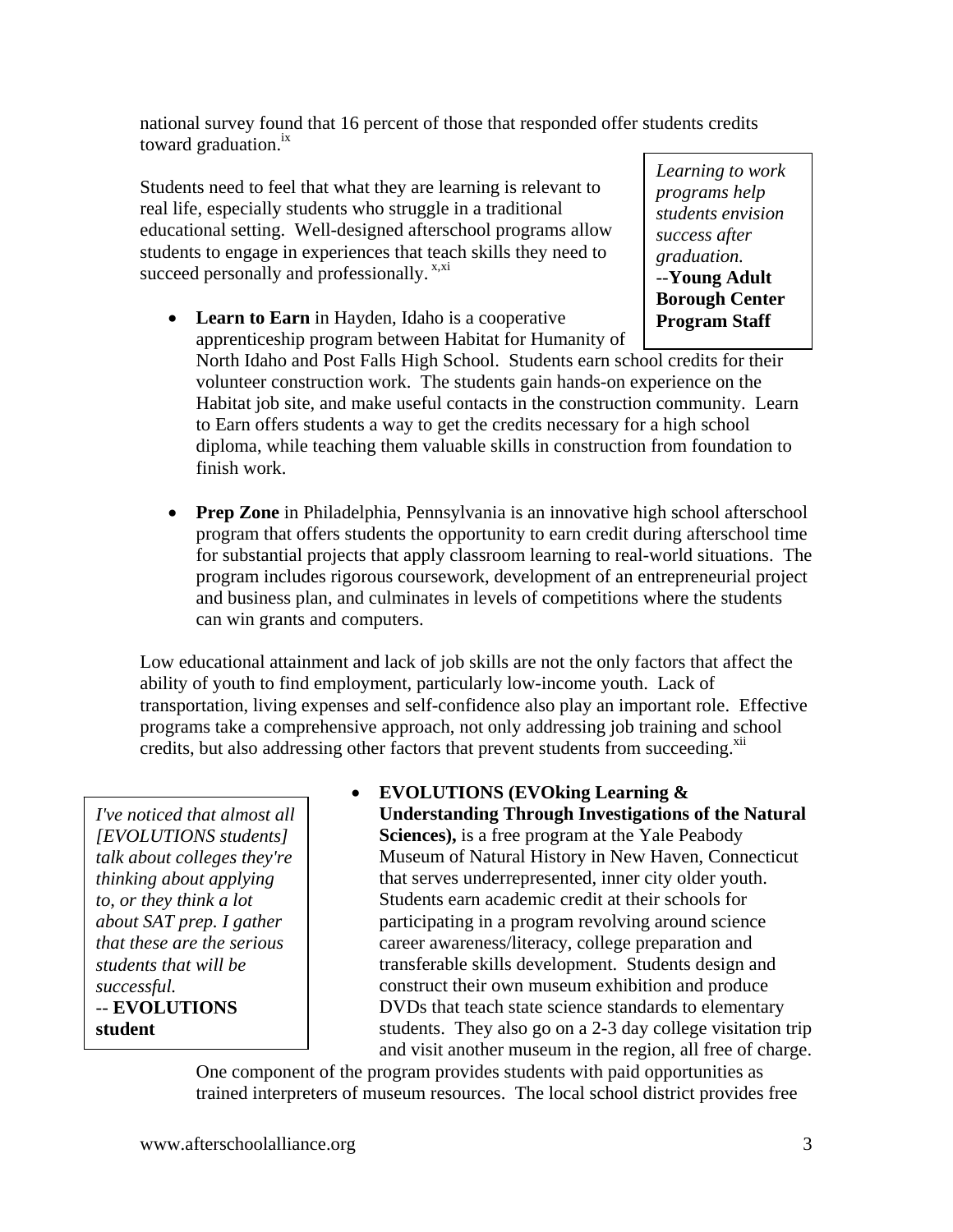transportation in the form of free city bus passes, allowing for greater access by the students most in need.

 **Young Adult Borough Centers** (YABC) in New York City, New York are evening academic programs designed to meet the needs of high school students who are behind because they have adult responsibilities that make attending school in the daytime difficult. Students graduate with a diploma from their home school after they have earned all of their credits and passed all of the required exams while attending the YABC. YABCs also have the added support of *Learning to Work*, which offers additional academic and student support, postsecondary and career exploration, work preparation and skills development. Many YABCs also include the *Learning to Work* internship component, in which students can gain valuable work experience and earn money at the same time.

Programs that engage the interests and passions of its students are more likely to attract and keep participants, allowing them to take full advantage of the program and earn the credits they need.<sup>xiii</sup>

- **Hallways to Learning** in Kewanee, Illinois used the results of a student survey to design their program. Students indicated what their interests and goals were, and they now have the opportunity to participate in a cardio club, a jazz ensemble, a writing club, culture club, film club and book club. Woven throughout the curriculum is a credit retrieval program that helps students graduate with their peers.
- **BlairLEARNS Program** located at Blair High School (grades 7-12) in Pasadena, California combines a unique mix of enrichment, interest-based clubs and sports with no-nonsense academic supports, including credit recovery. While students may be initially attracted to the cutting-edge enrichment programming such as digital media, performing arts and culinary arts, a large percentage of participants take advantage of the afterschool credit-recovery classes. The school has increased its on-time graduation rate by 28 percent since 2004, and in 2007, 62 of the 150 graduating students took at least one credit recovery offering during afterschool in order to walk across the stage on time.

# **Conclusion**

Older youth who are struggling in school, especially those who are disengaged, need both support and challenge to reconnect with learning and stay on a path to higher education and meaningful work. Afterschool incorporates youth development principles that stress building on individual assets and integrating family, school and community and provides a venue for students to attain and recover credits, allowing them to successfully graduate high school and giving them real options for their future.

 $\overline{a}$ i Afterschool Alliance (2007). *New England After 3PM: Spotlight on New Hampshire.* Nellie Mae Education Foundation. Washington, D.C.